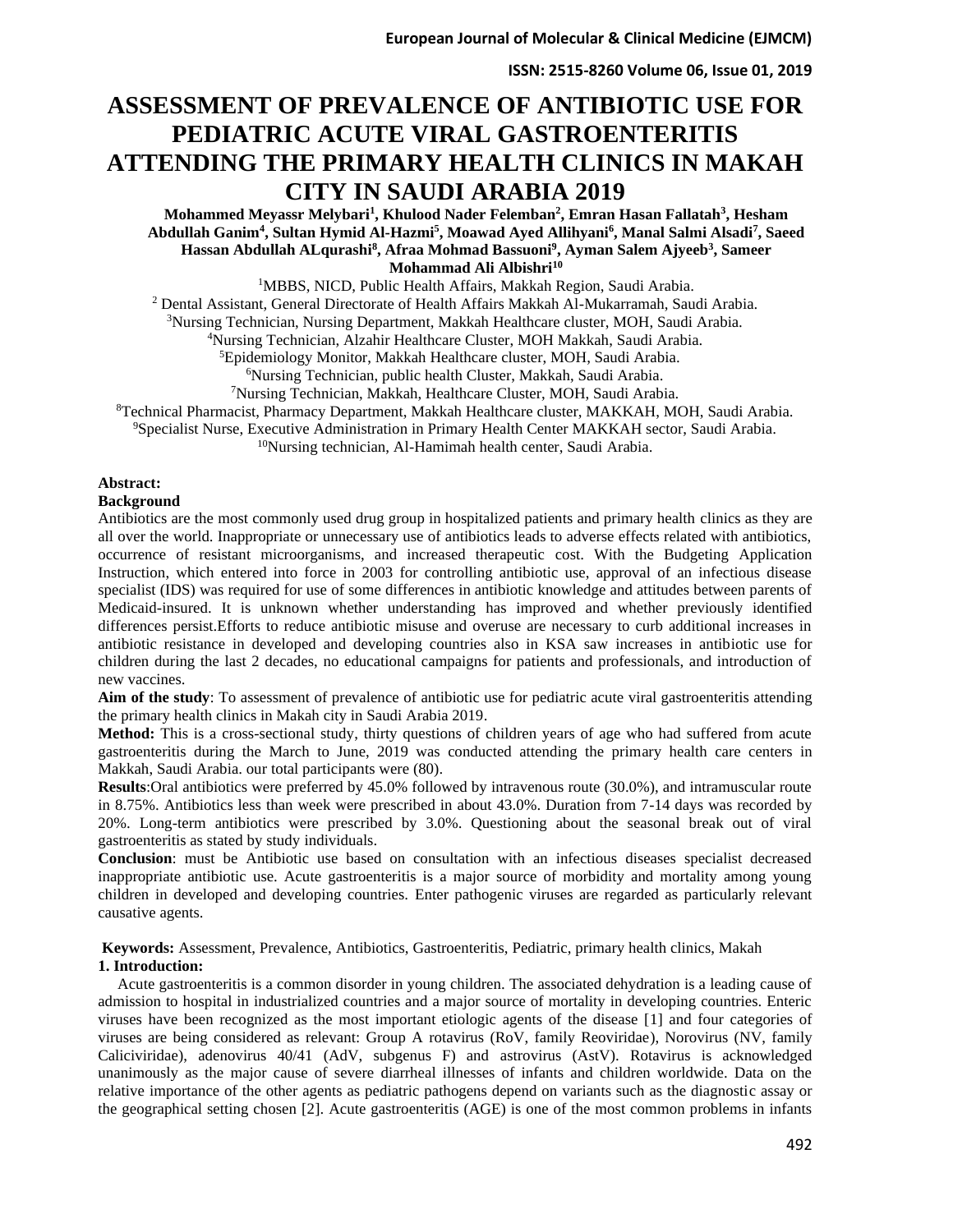#### **ISSN: 2515-8260 Volume 06, Issue 01, 2019**

and young children throughout the world. It is caused by viral, bacterial, and parasitic agents, with an age-, host-, and location-based pattern. Commonly its caused by virus, such as rotavirus and enteric adenovirus, which is in most cases tend to be mild and self-limiting fashion, There are no clear indications for antimicrobial therapy; however, antibiotics are frequently prescribed children younger than 5 years old.[3,4]

Rotavirus account for the majority of the illness, and being the most cause of acute diarrhea .Each year, rotavirus causes approximately 500,000 to 870,000 deaths in childhood <5 years of age. The tremendous incidence of rotavirus disease underscores the urgent need for interventions, such as vaccines, to prevent childhood deaths in developing nations. However hard evidence of rotavirus-induced mortality is difficult to obtain. [5].

Efforts to reduce antibiotic misuse and overuse are necessary to curb additional increases in antibiotic resistance.1–4 The United States saw decreases in antibiotic use for children during the last 2 decades, likely because of combined benefits of new professional guidelines, educational campaigns for patients and professionals, and introduction of new vaccines.[6,7] Although recent studies demonstrate that antibiotic use has decreased and perhaps leveled off, additional reductions in use and improvements in antibiotic selection are believed possible.[8,9].

On the other hand, recent studies have shown that the incidence may be decreased. Karahocagil et al., (2005) [10] found that the incidence of rotavirus infections had decreased (10%) in the city of Makkah in 2005. Although a comparison study was made for the incidence in Saudi Arabia by reviewing of 22 studies published between 1982 to 2003 and concluded that HRV remains the most common cause of diarrheal infection in infants and young children, leads to high morbidity in both developing and developed countries, including Saudi Arabia .[11]

The first step for managing any patient with diarrhea is to determine the severity of dehydration according to the estimated volume loss and the symptoms and signs noted on physical examination. children are managed differently. Oral rehydration is recommended to alleviate mild dehydration, which often causes minimal to no signs or symptoms Although not always clinically apparent, volume deficiency is still present to a small degree because of fluid loss through diarrhea. at home. However, a few complicated cases may require antimicrobial therapy because the severity of the clinical picture. [12]

#### **1.2 Literature Review**

 Studies performed to assessment of Prevalence of Antibiotic Use for Pediatric Acute viral Gastroenteritis attending the primary health clinics very few.

 In the study conducted by Mangen et al.[13] in a children's hospital, inappropriate antibiotic use was found as 12.9% in pediatric wards, whereas it was 57.1% in pediatric surgery wards. Inappropriate antibiotic use was found with a rate of 40.7% in a study conducted  $[14]$ . in a university hospital and as 49% in a study  $[15]$ . In an education and research hospital. In our study, we found inappropriate antibiotic use at a rate of 33.8% which was similar to the literature.[16]

Mitui, et al reported inappropriate antibiotic use may show variance in different divisions or wards of the same hospital. Studies have shown that inappropriate antibiotic use occurs more frequently in surgery wards compared with internal medicine wards<sup>[17]</sup>. Molecular characterization of a human group C rotavirus detected first in Turkey. Virus Genes, [18].priate antibiotic use has been reported with a high rate in pediatric intensive care wards. However, we found that the rate of inappropriate antibiotic use was lower in the intensive care ward [14].

 in contrast to the literature. This may be related with the higher rate of obtaining samples for culture and higher rate of consultation with the division of infectious diseases in intensive care.

 In some country, the use of broad-spectrum antibiotics was limited with antibiotic prescription rules included in the Budgeting Application Instruction which entered into force in 2003[19]. In the study conducted[20], the rate of inappropriate antibiotic use was found to be statistically significantly lower in patients for whom consultation was requested from the division of pediatric infectious diseases.

#### **1.3 Rationale :**

 Differences in antibiotic knowledge and attitudes between parents of children have been previously reported. It is unknown whether understanding has improved and whether previously identified differences persist. Among the factors contributing to pediatric prescribing, parental attitudes and knowledge about common childhood illnesses may lead parents to mistakenly believe antibiotics are needed particularly for gastroenteritis, the most common indication for antibiotics among young children.till there are no enough studies to measure the prevalence of antibiotic use among infants and children with acute viral gastroenteritis especially in the primary health clinics in Makah city.

#### **The aim of the study**:

 To assessment of prevalence of antibiotic use for pediatric acute viral gastroenteritis attending the primary health clinics in Makah city in Saudi Arabia 2019 .

## **The objectives:**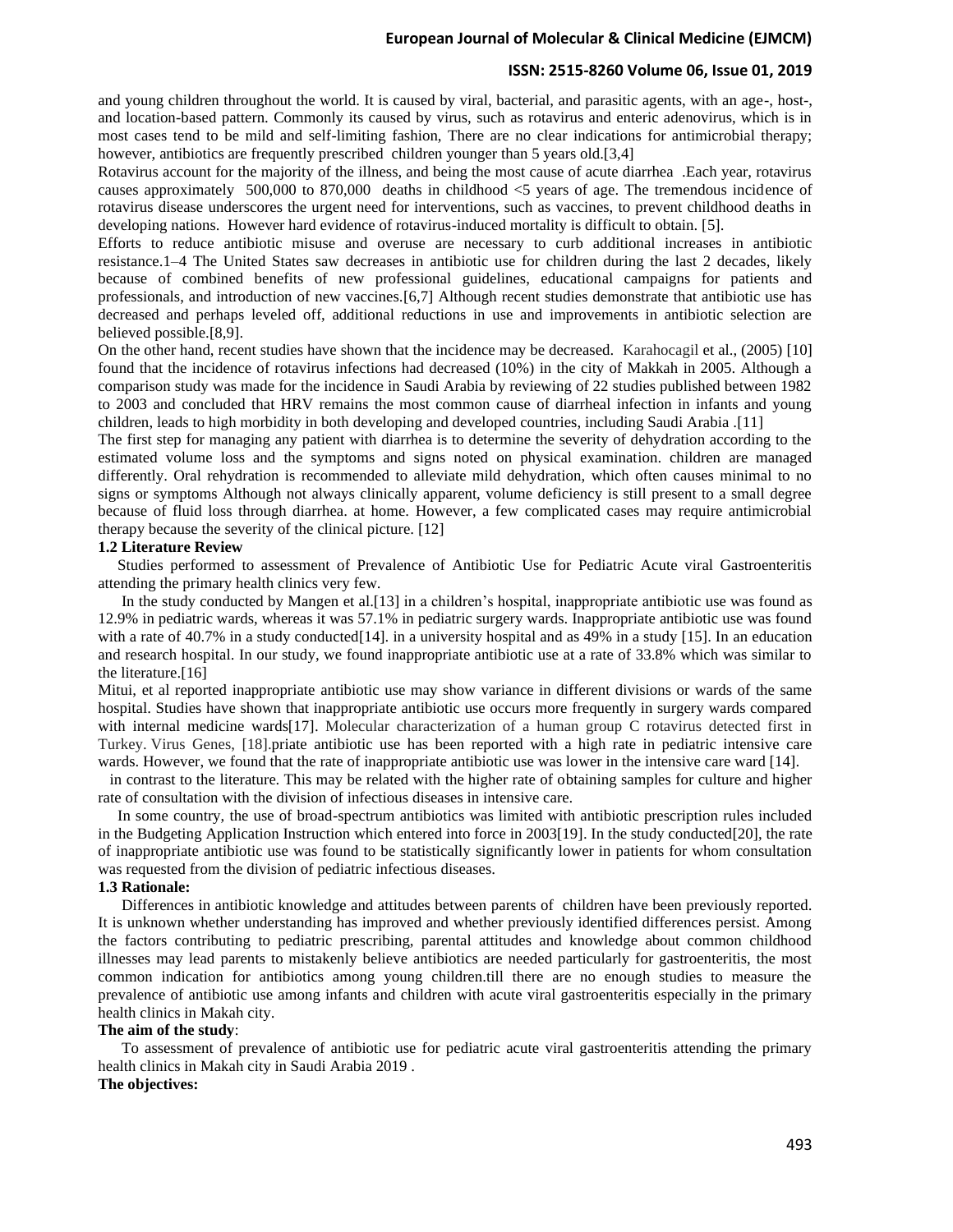#### $\triangleright$  To assessment

of prevalence of antibiotic use for pediatric acute viral gastroenteritis attending the primary health clinics in Makah city in Saudi Arabia 2019 .

#### To reduce the

need for antibiotics, lower resistance and improve the antibiotics targeting among pediatrics population in Makah city in Saudi Arabia

#### **Methodology**

# **Research Design**

This is a cross sectional study.sampling technique has be used then simple random

#### **Study sample:**

 Responded questionnaire from 80 perticipent of perant of children under 6years of age who had suffered from acute gastroenteritis in Makah city in Saudi Arabia.

## **Inclusion criteria**:

The sample represents parents of children under 6 years of age which had acute gastroenteritis.

**Exclusion criteria**:

no exclusion criteria

#### **Study tool:**

 For the purpose of assessing the Prevalence of Antibiotic Use for Pediatric Acute viral Gastroenteritis in Makah city KSA, A well-structured questionnaire was developed by the researchers to ease the computation of the score of knowledge. The questionnaire consists of thirty questions covering socio-demographic data, descriptive data, and questions assessing the knowledge of seasonal spreading of the disease ,reasons and extent of antibiotics prescribing ,awareness of family's about of the antibiotics use, cases.

Procedure: Study was approved by Research Ethics Committee in Makah city .

**Dependent variable**: Overuse of antibiotic on children.

**Independent variable**: Age of children.

**Study outcomes and measurements**:

 Extent of Awareness of parents regarding the overuse of antibiotic in cases of viral gastroenteritis in pediatric. **Data analysis**

 Data will be collected using a questionnaire and Data entry and analyses of results will be done using the Statistical Package for Social Sciences (SPSS) ver 2 for Windows software. Descriptive statistics such as mean and standard deviation (SD) for continuous variables and frequency and percentage for categorical variables will be determined. Inferential statistics will then be followed using parametric and non-parametric test for univariate analysis. The level of significance is set at  $p < 0.05$ 

## **Result**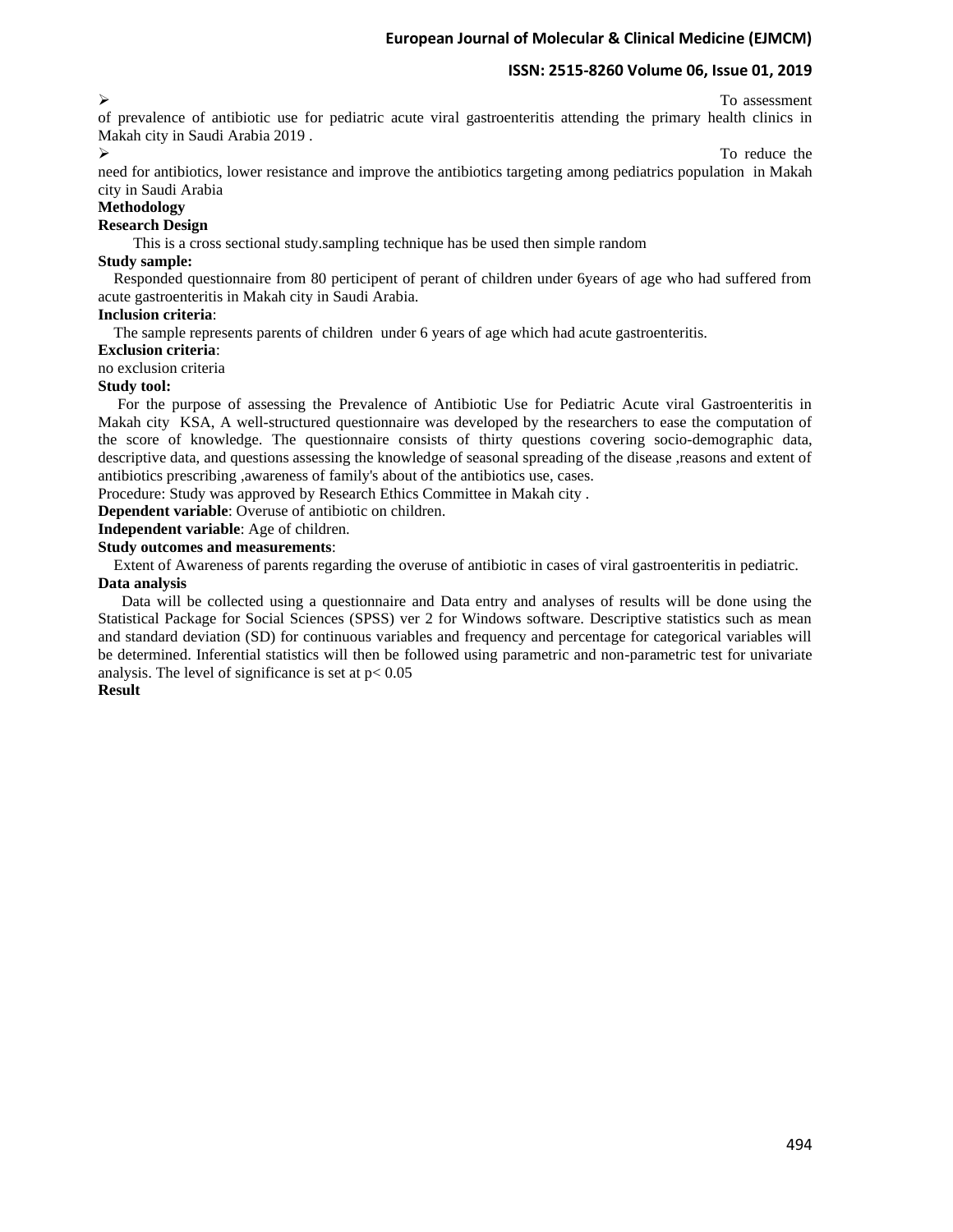#### **ISSN: 2515-8260 Volume 06, Issue 01, 2019**

| <35                  |  |  |
|----------------------|--|--|
| $34 - 45.$           |  |  |
| $15 - 55$            |  |  |
| $>55$                |  |  |
| ler                  |  |  |
| Female               |  |  |
| Male                 |  |  |
| ialty                |  |  |
| ER physician         |  |  |
| Family physician     |  |  |
| General practitioner |  |  |
| Pediatric physician  |  |  |
| Other                |  |  |
| s of experience:     |  |  |
| $\leq$               |  |  |
| $5-10.$              |  |  |
| $10-15.$             |  |  |
| >15.                 |  |  |
| ution                |  |  |
| <b>AHUD</b>          |  |  |
| <b>NGH</b>           |  |  |
| <b>MCH</b>           |  |  |
| PHC                  |  |  |
| Other                |  |  |

**Table (1): distribution of the demographic to participant in the study (n-80)**

 **Table (1):** demographic distribution of our study's data . The majority of participants female were (66.25%). (31.25% ) of participants were between 34-45 years. Regarding the specialty the majority of participant Other were (26.25%) but family physicians were (25.0%) and general physicians were (20.0%) regarding the Years of experience the most constituents of study between (5-10)were (30.0%) followed by >15 were (27.5%) regarding the Institution our study Other were(52.5%) followed by PHC which was institution of that physician by (22.5%)

**Table (2)** distribution of the pediatric age group , number of cases per week , investigating the cause of treatment of gastroenteritis , stool checkup was the most indication for which antibiotics , Indications for using different kind of antibiotic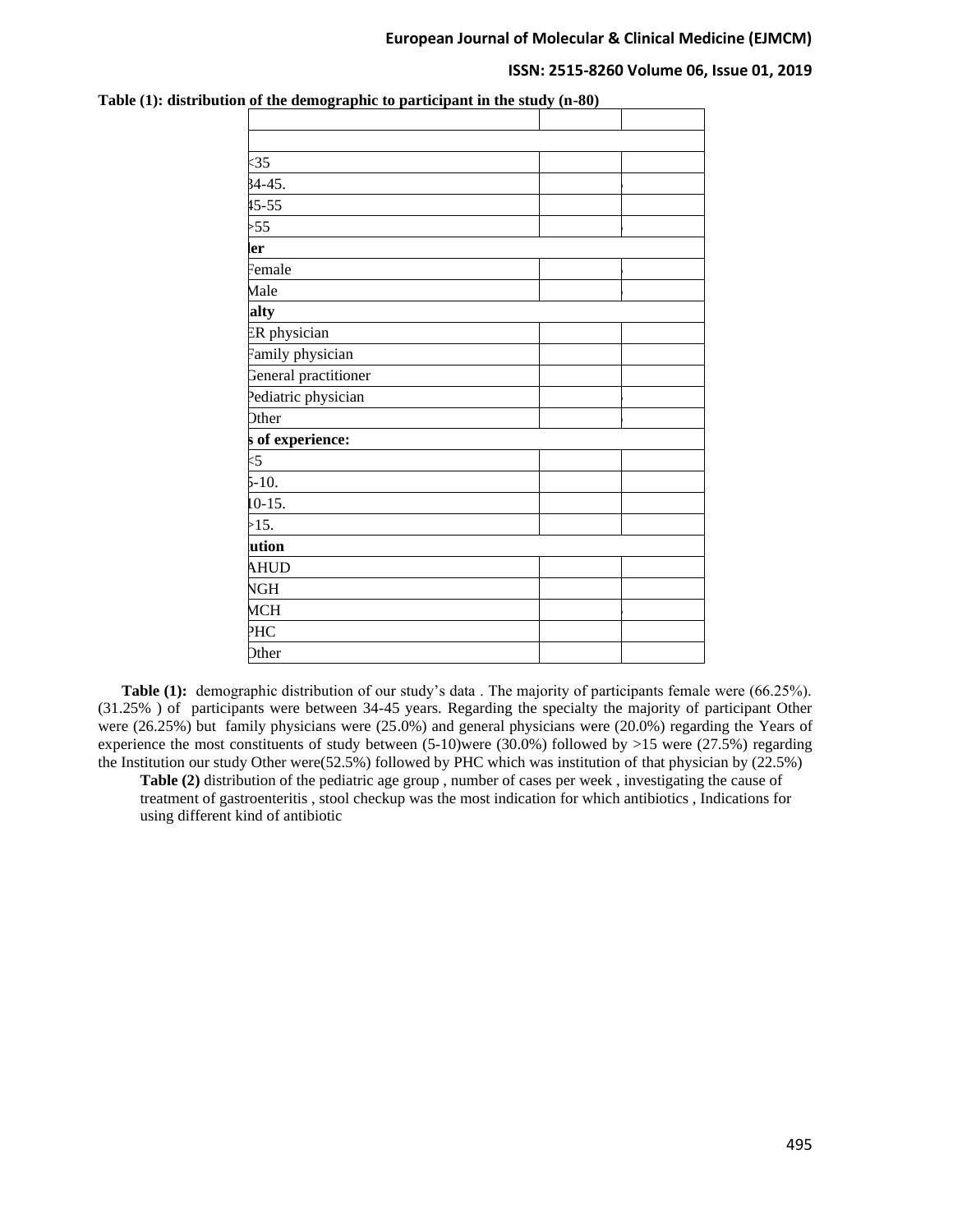| tric age groups that you're dealing with                             |  |
|----------------------------------------------------------------------|--|
| Newborn 0-27 days                                                    |  |
| Infants $&$ toddlers 1-23 months                                     |  |
| Children 2-11 years                                                  |  |
| Adolescents 12-18 years                                              |  |
| much do you treat cases of pediatric viral gastroenteritis per week? |  |
| $-5$ cases.                                                          |  |
| $5-10$ cases.                                                        |  |
| $0-20$ cases.                                                        |  |
| More than 20 cases.                                                  |  |
| n are you treating cases of viral gastroenteritis with antibiotic?   |  |
| For all cases of gastroenteritis.                                    |  |
| For cases that presented to Emerging room                            |  |
| For cases that admitted to hospital.                                 |  |
| For cases that developed complication                                |  |
| For cases that exceeding the usual period of the disease.            |  |
| If the patient's parents, ask for antibiotic.                        |  |
| <b>Other</b>                                                         |  |
| h factors you depend on for prescribe antibiotic or not?             |  |
| Temperature                                                          |  |
| Blood in stool                                                       |  |
| Blood checkup                                                        |  |
| Stool checkup                                                        |  |
| <b>Other</b>                                                         |  |
| a are using different types of antibiotic, why?                      |  |
| None                                                                 |  |
| According to the age of the patient                                  |  |
| According to the patient condition $\&$ its severity.                |  |
| <b>Other</b>                                                         |  |
|                                                                      |  |

**Table (2) : pediatric age group** that study individuals dealing with. Children between 2-11 years were presented in 75.0%. Infants& toddlers 1-23 months were 60.0% . Newborn 0-27 was treated by (32.0%). Adolescents were treated by 55.0% .Regarding our study individuals, number of cases per week, in 52.5% of study individuals, 0-5 case per week were consulted. 22.5% of study individuals consulted 6-10 pediatric cases. 10.0% of individuals gave been consulted by 10-20 cases per week. Those who have been consulted for more than 20 children per week were 15.0%, investigating the cause of treatment of gastroenteritis showed that prescribing of antibiotics was added if cases developed complications in 51.25%. Second indication for cases that exceeding the usual period of the disease in 25.0% of cases.

For cases that presented to Emerging room were represented 11.25% of cases, while other were 30.0%, regarding factors you depend on for prescribe antibiotic or not the Blood checkup was the most prevalent after stool checkup in 222.0% of cases. In 30.0% of cases, presence of blood in stool was the indication for prescribing antibiotics. Temperature was as indication in 20.0% of cases.

 Regarding the using different types of antibiotic, why the most of participants patient condition and severity in 52.3% of cases. According to age of patient was the second factor in 18.75% of patients. No identified cause was seen in 10.0%.

**Table (3)** distribution of the Indications for treating acute viral gastroenteritis, prevalence of most common route preferred by the study individuals, duration of antibiotics course in study individuals, questioning about the seasonal break out of viral gastroenteritis, questioning about necessity for hospital admission among study individuals, Reason for hospital admission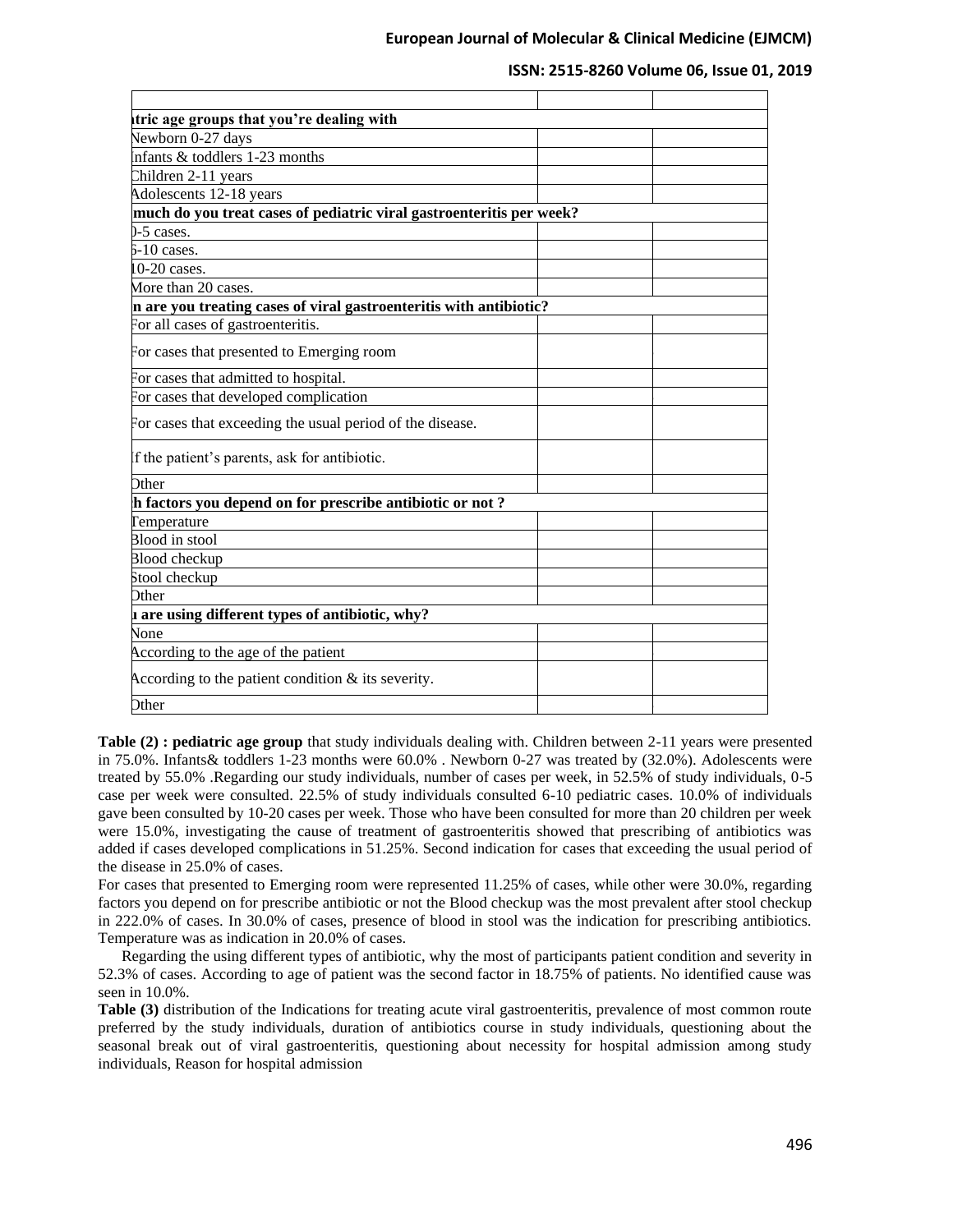| are you often treating viral gastroenteritis with antibiotic?                             |  |  |
|-------------------------------------------------------------------------------------------|--|--|
| To satisfy the patient's parents.                                                         |  |  |
| To prevent secondary infection.                                                           |  |  |
| Because you think this is better according to your experience.                            |  |  |
| This is the usual routine in your institution.                                            |  |  |
| <b>Other</b>                                                                              |  |  |
| to administer the antibiotic?                                                             |  |  |
| Non                                                                                       |  |  |
| Via IM                                                                                    |  |  |
| Via IV                                                                                    |  |  |
| Orally                                                                                    |  |  |
| <b>Other</b>                                                                              |  |  |
| is the duration of antibiotic scours?                                                     |  |  |
| Non                                                                                       |  |  |
| ess than one week.                                                                        |  |  |
| 7 to 14 days                                                                              |  |  |
| Three weeks                                                                               |  |  |
| 30 days                                                                                   |  |  |
| More than one month                                                                       |  |  |
| ich season do you think viral gastroenteritis increase?                                   |  |  |
| don't know                                                                                |  |  |
| Summer                                                                                    |  |  |
| Winter                                                                                    |  |  |
| Other                                                                                     |  |  |
| bu think that most of the cases of viral gastroenteritis need to be admitted in hospital? |  |  |
| Ńо                                                                                        |  |  |
| Yes                                                                                       |  |  |
| answer is yes, what are the reasons?                                                      |  |  |
| Severe dehydration                                                                        |  |  |
| Severe vomiting or diarrhoea                                                              |  |  |
| Von-response to medication                                                                |  |  |
| Other                                                                                     |  |  |

Table (3) Indications for treating acute viral gastroenteritis frequently . In 45.0% of individuals, usage of antibiotics was to prevent secondary infection. Misleading thinking about good practice was recorded by 10.0% individuals. Usual routine of prescription was recorded by 32.5%. Un-identifiable causes were recorded in 6.25% of cases.

 Prevalence of most common route preferred by the study individuals . Oral antibiotics were preferred by 45.0% followed by intravenous route (30.0%), and intramuscular route in 8.75%.

Duration of antibiotics course in study individuals . Antibiotics less than week were prescribed in about 43.0%. Duration from 7-14 days was recorded by 20%. Long-term antibiotics were prescribed by 3.0%. Questioning about the seasonal break out of viral gastroenteritis as stated by study individuals . Summer was the most common season for viral infection endemic infection as stated by 55%. Winter was stated as the second most common season in 23.75%. 6.25% of physicians stated as don't know.

 Questioning about necessity for hospital admission among study individuals . 68.75% of study individuals say 'No' and 31.25% of them say 'yes'.

Regarding if the answer is yes, what are the reasons most of participant severe vomiting or diarrhea were 48.0% followed by severe dehydration were (32.0%)

Table (4): the cases need to be treated by antibiotic, Extent of medical, changing antibiotics treatment, extent of parents' awareness or patients' awareness , explain why prescription of antibiotics , the effect of being relative to patients and possibility to change physicians , relatives' inquiry and insist about giving antibiotics in viral gastroenteritis. Family 'accepted' treatment regime without antibiotics. Improvement in cases that are taken antibiotics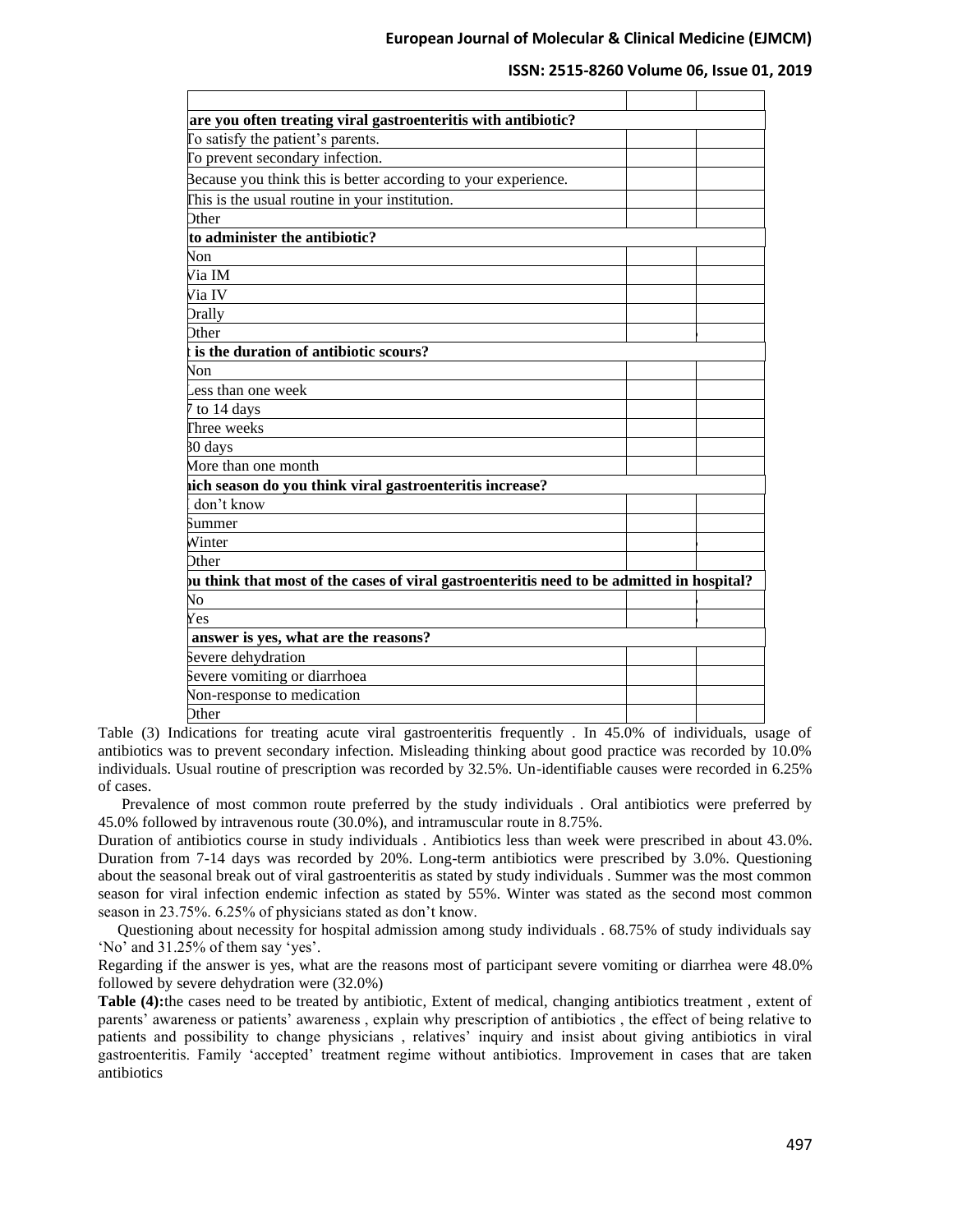## **ISSN: 2515-8260 Volume 06, Issue 01, 2019**

| ou think that most of the cases need to be treated by antibiotic ?                                                                                                                                           |  |
|--------------------------------------------------------------------------------------------------------------------------------------------------------------------------------------------------------------|--|
| $\sqrt{6}$                                                                                                                                                                                                   |  |
| Yes                                                                                                                                                                                                          |  |
| xtent to which your medical description of antibiotics depends on :                                                                                                                                          |  |
| Age of the patient                                                                                                                                                                                           |  |
| worsening of symptoms                                                                                                                                                                                        |  |
| nvestigation                                                                                                                                                                                                 |  |
| <b>Other</b>                                                                                                                                                                                                 |  |
| your treatment of viral gastroenteritis cases by antibiotics changed over the past few years after studies that have<br>n the risk of using them; or is it still the same?                                   |  |
| Yes, changed                                                                                                                                                                                                 |  |
| No, Still the same                                                                                                                                                                                           |  |
| <b>Other</b>                                                                                                                                                                                                 |  |
| ugh your experience with cases of viral gastroenteritis, the extent of the "awareness" of the patient's parents or<br>atient himself about the importance of not taking antibiotics except for necessity is? |  |
| High                                                                                                                                                                                                         |  |
| Average                                                                                                                                                                                                      |  |
| .ow                                                                                                                                                                                                          |  |
| ou have difficulty explaining to the patient's parents or the patient himself about the importance of not<br>ibing antibiotics unless it is necessary?                                                       |  |
| $\overline{N}$                                                                                                                                                                                               |  |
| Yes                                                                                                                                                                                                          |  |
| se there was one of your relatives or your family that has viral gastroenteritis, does this effect the way of your<br>ment?                                                                                  |  |
| $\overline{N}$                                                                                                                                                                                               |  |
| Yes                                                                                                                                                                                                          |  |
| se there was one of your relatives or your family that has viral gastroenteritis, and he insists that you give him an<br>iotic. What is your behaviour in this case?                                         |  |
| You will give him the appropriate antibiotic                                                                                                                                                                 |  |
| You will explain to him the seriousness of antibiotics in cases where they are not needed                                                                                                                    |  |
| You will Oversees the case and decides whether to give him or not                                                                                                                                            |  |
| cceptance of patient's family to the treatment without antibiotics in these cases?                                                                                                                           |  |
| Very accepted                                                                                                                                                                                                |  |
| Accepted                                                                                                                                                                                                     |  |
| Rejected                                                                                                                                                                                                     |  |
| Very rejected                                                                                                                                                                                                |  |
| re improvement in cases that are taken antibiotics from other ?(shorten of disease state)                                                                                                                    |  |
| $\sqrt{0}$                                                                                                                                                                                                   |  |
| Yes                                                                                                                                                                                                          |  |
|                                                                                                                                                                                                              |  |

**Table (4):** 7.5% of study participants answered 'yes' to admission of antibiotics in treatment of acute viral gastroenteritis. 92.5% of participants said 'no' to admission of antibiotics.

Extent of medical description in our study is depending on investigation as stated by 32.5%. 28.75% of participants regarded worsening of symptoms can change the antibiotics. Age of patients was a factor as stated by 22.5%. Un-identified causes were stated by 16.25%.

 Questioning about changing antibiotics treatment according to recent studies showed risks of introducing antibiotics in acute viral gastroenteritis. 40.0% of participants said 'yes'. 37.5% said 'no' to change mind after studies. 22.5% of participants said 'other'.

 Extent of parents' awareness or patients' awareness for antibiotics in acute viral gastroenteritis. 43.75% of participants said 'average'. 41.25% of participants said 'low' awareness while 15.0% of them said 'high'. 52.5% of participants faced difficulty to explain why prescription of antibiotics in acute viral infection is prohibited. 47.5% of study participants said 'no' difficulty. (22.5% )of participants said 'yes' to an answer about the effect of being relative to patients and possibility to change physicians mind. 77.5% of study participants said 'no' to that question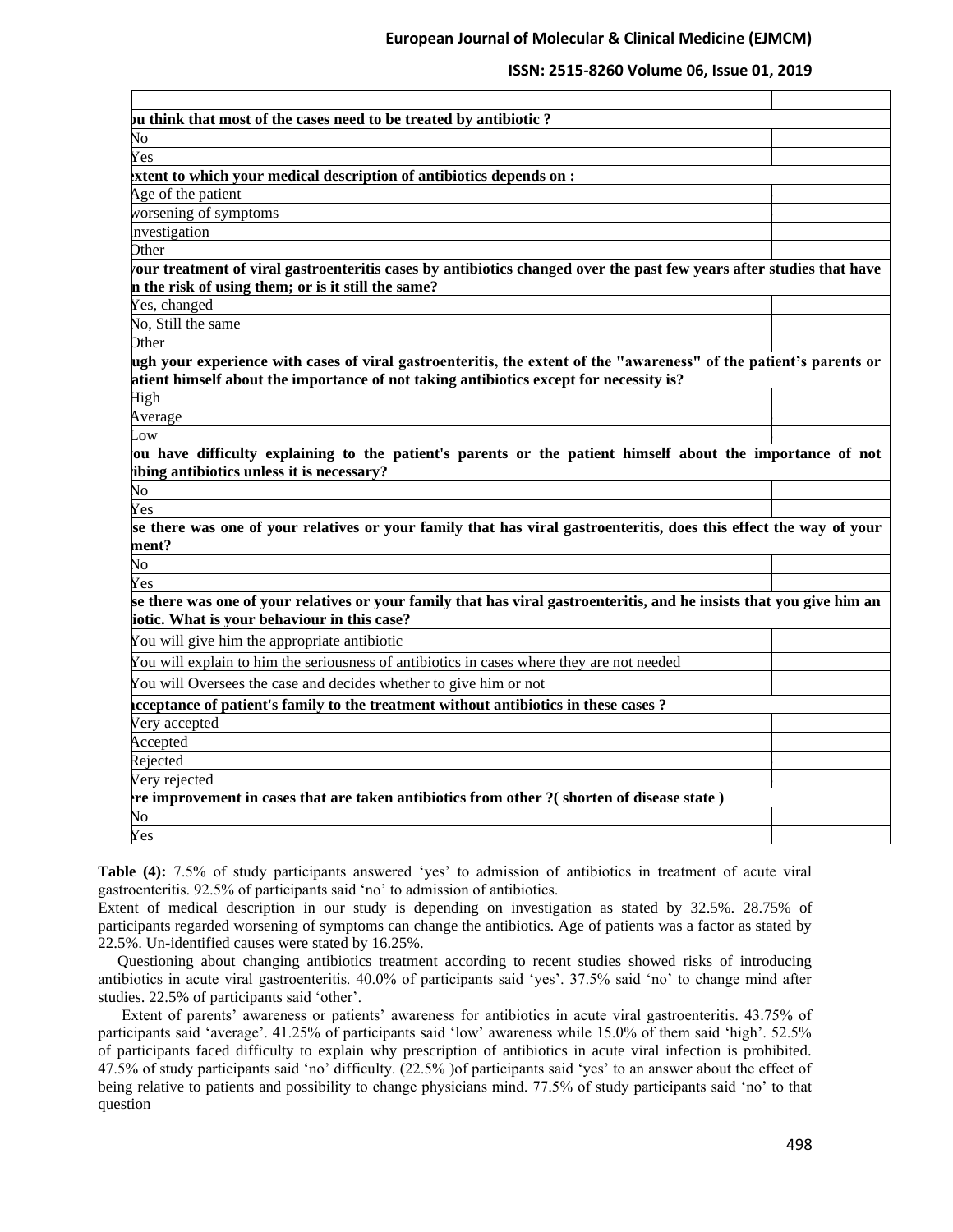## **ISSN: 2515-8260 Volume 06, Issue 01, 2019**

 Questioning about relatives' inquiry and insist about giving antibiotics in viral gastroenteritis. 77.5% of participants said they will explain to relative about seriousness of antibiotics. 25.0% of participants will oversee the case again. 12.5% of participants said they will give an appropriate antibiotic. (55.0%)of participants said that family 'accepted' treatment regime without antibiotics. 21.0% of them suggested rejection to such plan of treatment. 10.0% of study participants said they will be very accepted. 3.6% of participants think that family will disagree with such regime.

 (55.0%) of study participants said that admission of antibiotics in acute viral infection was not associated with shortening of disease state. 45.0% of study participants saw improvement in patient condition after addition of antibiotics.

## **Discussion**

Resistances to antibiotics are emerging dilemma. In poor countries we find resistance between pathogens is successful is less restricted and less supervised [21,22]. In developing countries, recommendations for acute diarrhea Enteric pathogens have developed resistance to virtually all antibiotics routinely used in the treatment of diarrhea.[23.24] Acute gastroenteritis AGE is more common in infants with the highest incidence in the older infants. Fever and vomiting are the most common associated symptoms. Infections may be bacterial, viral or parasitic origin cause of AGE among the children. [25,26]. In the government sector, antibiotics were described as 23% for children only, while doctors in the government sector were 51% of children with diarrhea. [27] in highlevel scientific and physical countries, the physician's reactions and expectations to patients were deriving for inappropriate use of antibiotics. However, in 10% of children admitted, inappropriate use of antibiotics because of "probable bacterial pathogen. [28]

For considering antibiotic treatment contain clinical features, host-related and setting-related conditions, and etiology. [29] In the treatment of diarrhea, Stool output was calculated as the sum of the weights of the watery and loose stools (diarrheic stools) divided by the body weight at base line [25].Rehydration is the role therapy for AGE, and active management of diarrhea with diosmectite or probiotics should be respected, out of etiology. [27,30]

#### **Conclusion**

 In conclusion, inappropriate antibiotic use is frequently observed in many hospitals. Intermittent pointprevalence studies are helpful in terms of demonstrating possible problems related with antibiotic use and taking necessary precautions. It is clear that use of antibiotics according to consultation with the division of infectious diseases is a variable that decreases the frequency of inappropriate antibiotic use.

## **References**

1. Kapikian, A. Z. (1996). Overview of viral gastroenteritis. Viral Gastroenteritis, 7-19.

2. Uhnoo, I., Wadell, G., Svensson, L., & Johansson, M. E. (1984). Importance of enteric adenoviruses 40 and 41 in acute gastroenteritis in infants and young children. Journal of clinical microbiology, 20(3), 365-372.

3. Costelloe, C., Metcalfe, C., Lovering, A., Mant, D., & Hay, A. D. (2010). Effect of antibiotic prescribing in primary care on antimicrobial resistance in individual patients: systematic review and meta-analysis. Bmj, 340.

4. Bryce, A., Hay, A. D., Lane, I. F., Thornton, H. V., Wootton, M., & Costelloe, C. (2016). Global prevalence of antibiotic resistance in paediatric urinary tract infections caused by Escherichia coli and association with routine use of antibiotics in primary care: systematic review and meta-analysis. bmj, 352.

5. Bryce, A., Costelloe, C., Hawcroft, C., Wootton, M., & Hay, A. D. (2016). Faecal carriage of antibiotic resistant Escherichia coli in asymptomatic children and associations with primary care antibiotic prescribing: a systematic review and meta-analysis. BMC infectious diseases, 16(1), 1-12.

6. Ab Rahman, N., Teng, C. L., & Sivasampu, S. (2016). Antibiotic prescribing in public and private practice: a cross-sectional study in primary care clinics in Malaysia. BMC infectious diseases, 16(1), 1-8.

7. Bruzzese, E., Giannattasio, A., & Guarino, A. (2018). Antibiotic treatment of acute gastroenteritis in children. F1000Research, 7.

8. Brander, R. L., Walson, J. L., John-Stewart, G. C., Naulikha, J. M., Ndonye, J., Kipkemoi, N., ... & Pavlinac, P. B. (2017). Correlates of multi-drug non-susceptibility in enteric bacteria isolated from Kenyan children with acute diarrhea. PLoS neglected tropical diseases, 11(10), e0005974.

9. Centers for Disease Control and Prevention. (2010). A public health action plan to combat antimicrobial resistance. http://www. cdc. gov/drugresistance/actionplan/.

10. Karahocagil, M. K., Er, A., Kırıkçı, A. D., Sünnetçioğlu, M., Yapıcı, K., Bilici, A., ... & Akdeniz, H. (2007). Yüzüncü yıl üniversitesi tıp fakültesi araştırma hastanesinde yatan hastalarda antibiyotik kullanımının incelenmesi. Van Tıp Derg, 14(2), 46-51.

11. Ergül, A. B., Gokcek, İ., Çelik, T., & Torun, Y. A. (2018). Çocuk hastalarda uygunsuz antibiyotik kullanımının değerlendirilmesi: Nokta prevalans çalışması. Turkish Archives of Pediatrics, 53(1).